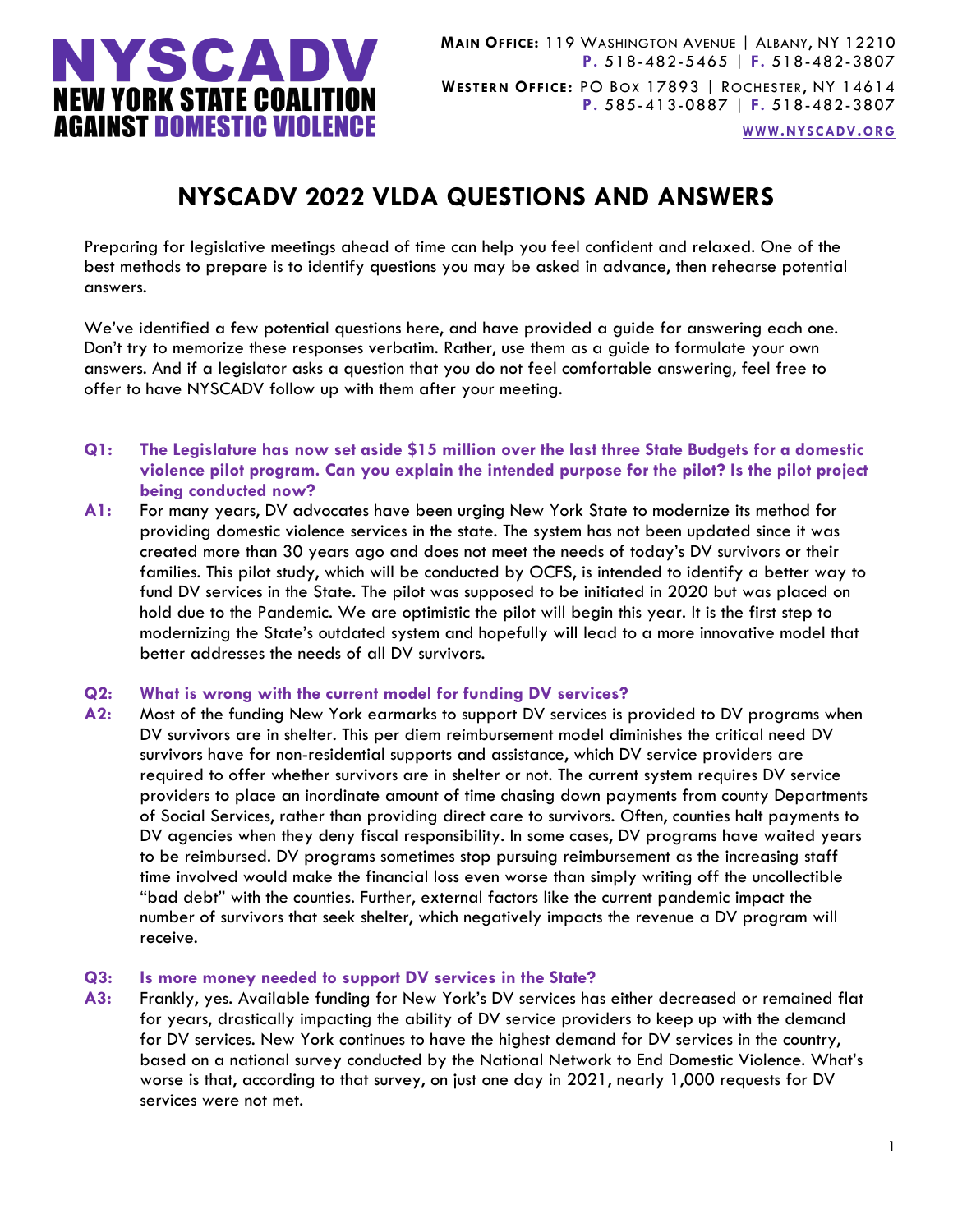

**MAIN OFFICE:** 119 WASHINGTON AVENUE | ALBANY, NY 12210 **P.** 518-482-5465 | **F.** 518-482-3807 **WESTERN OFFICE:** PO BOX 17893 | ROCHESTER, NY 14614 **P.** 585-413-0887 | **F.** 518-482-3807 **[WWW.NYSCADV.ORG](file://server/data/Official%20Documents/NYSCADV%20Logo%20&%20Branding/2015%20Letterhead/www.nyscadv.org)**

- **Q4: This year, the Governor proposed requiring DV advocates to obtain 40 hours of training and creating a training institute at OPDV. The proposal was not approved by the Legislature and not included in the Final Budget. Did you support or oppose the proposal?**
- **A4:** The New York State Coalition Against Domestic Violence, the New York State Coalition Against Sexual Assault and the Seven Dancers Coalition all opposed the proposal. As federallyrecognized coalitions supporting DV and sexual assault advocacy services and survivors in New York, these coalitions are responsible for providing trauma-informed, survivor-centered training and technical assistance for New York's DV and sexual assault service providers. They collaborate together on a wide array of training and TA opportunities for program staff providing direct care to survivors. Replacing the coalitions' long-standing training responsibilities with a statedirected, mandated initiative is not needed, nor is it desirable. We thank the Legislature for removing the proposal and an accompanying appropriation for OPDV from the Final Budget.
- **Q5: There were many media reports at the beginning of the Pandemic suggesting the incidence of domestic violence increased during the Pandemic. Is that what you're finding?**
- **A5:** Many DV programs across the State are reporting increased volume to their hotlines, an increased number of clients, an increase in the severity of violence related to DV incidents, and an increase in the complexity of service requests. *[Provide information regarding your program]*

We know from past natural disasters like Hurricane Katrina and Superstorm Sandy that incidence of domestic violence increases in times of crisis. I am certain that, as the Pandemic continues to evolve, we will discover more evidence that the incidence of DV has increased, as has the resulting need for services. It may be difficult for us to assess right now because DV survivors may be reluctant to leave their homes now to enter emergency shelter. Several programs report a decrease in occupancy rates at their local shelters.

One of the most significant and lingering impacts on the provision of services to DV survivors during the pandemic is the difficulty we've been experiencing retaining and recruiting staff. The country is experiencing The Great Resignation, and not-for-profits like domestic violence agencies are not immune. That being said, because funding levels for DV services have been stagnant for many years, we are unable to pay staff a decent wage. Many advocates can make more money working at a Starbucks then working in a shelter, and it's a much less traumatic, stressful job to boot. *[Provide information regarding your program]*

### **Q6: Didn't the final budget include a COLA for DV advocates?**

**A6:** The Final Budget included funding to raise the hourly wage of home care aides for several years. Unfortunately, DV advocates were not included in the COLA, despite the fact that hourly wages for many DV advocates are barely higher than minimum wage. And DV program staff weren't alone in being excluded from this year's COLA. Many other not-for-profit, human services staff were included either. You can be sure we will be advocating for a COLA for our staff next year.